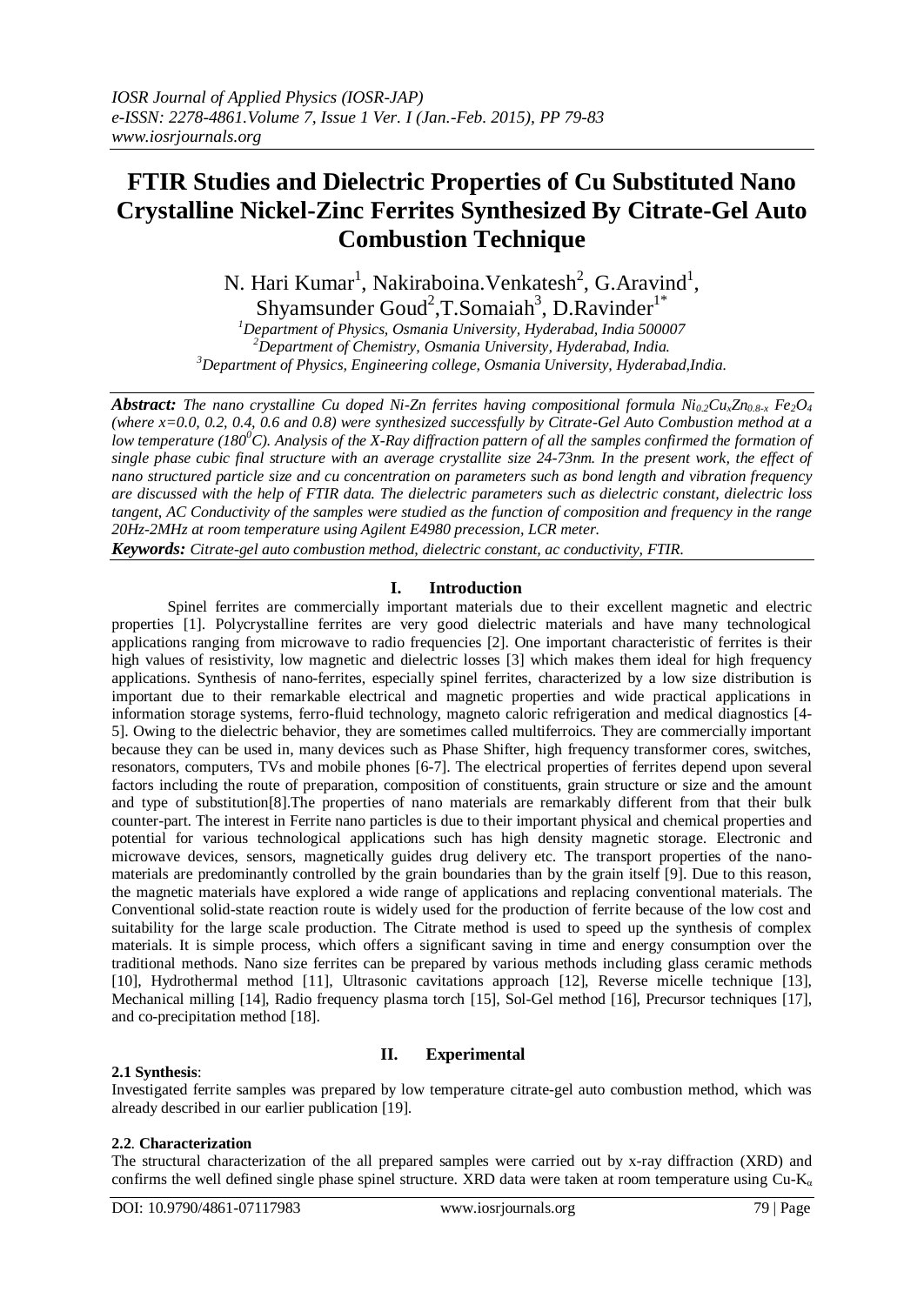radiation. Fourier Transform Infra red (FTIR) spectra of prepared ferrite samples were recorded on the Bruker Equinox FTIR Spectrophotometer in the range of 200-600cm<sup>-1</sup>, sample preparation included mixing ferrite powder with KBr (~10mg ferrite/~300mg KBr) because KBr is highly hygroscopic, it was dried before using and pellets were prepared under inert atmosphere. The dielectric parameters like dielectric constant ( $\varepsilon$ ), dielectric loss tangent (tan  $\delta$ ) and ac conductivity ( $\sigma_{ac}$ ) are measured by using LCR meter at room temperature in the frequency range of 20 Hz to 2 MHz for all prepared samples.

#### **3.1. Xrd Analysis**

# **III. Results And Discussions**

Figure 1 shows the XRD patterns for all the prepared samples of Cu doped Ni-Zn ferrites having chemical formula (Ni<sub>0.2</sub> Cu<sub>x</sub> Zn<sub>0.8-x</sub>)Fe<sub>2</sub>O<sub>4</sub> (where x=0.0, 0.2, 0.4, 0.6 and 0.8). The figure shows a typical cubic spinel structure. The diffraction peaks are broad because of the nanometer size of the crystallites.



**Fig 1 XRD pattern of Cu substituted Ni-Zn nanoferrites**.

#### **3.2 FTIR Measurements**



FTIR spectra of the as-synthesized ferrite nano-particles measured in the frequency range of 200 to 600 cm<sup>-1</sup> are shown in figure (2). Two prominent absorption bands ( $v_1$  and  $v_2$ ) around 400 and 600 cm<sup>-1</sup> are observed. These spectra represent characteristic features of ferro-spinels, and bands are attributed to the stretching vibrations due to interactions between the oxygen atom and the cations in tetrahedral and octahedral sites, respectively. The difference between  $v_1$ and  $v_2$  is due to the changes in bond length (Fe-O) at the octahedral and tetrahedral sites. The FTIR spectroscopic results are summarized in table1. From the table it is clear that  $v_1$  is in the range of 556-575 and  $v_2$  in the range of 376-391 which confirm the cubic spinel structure of the investigated samples.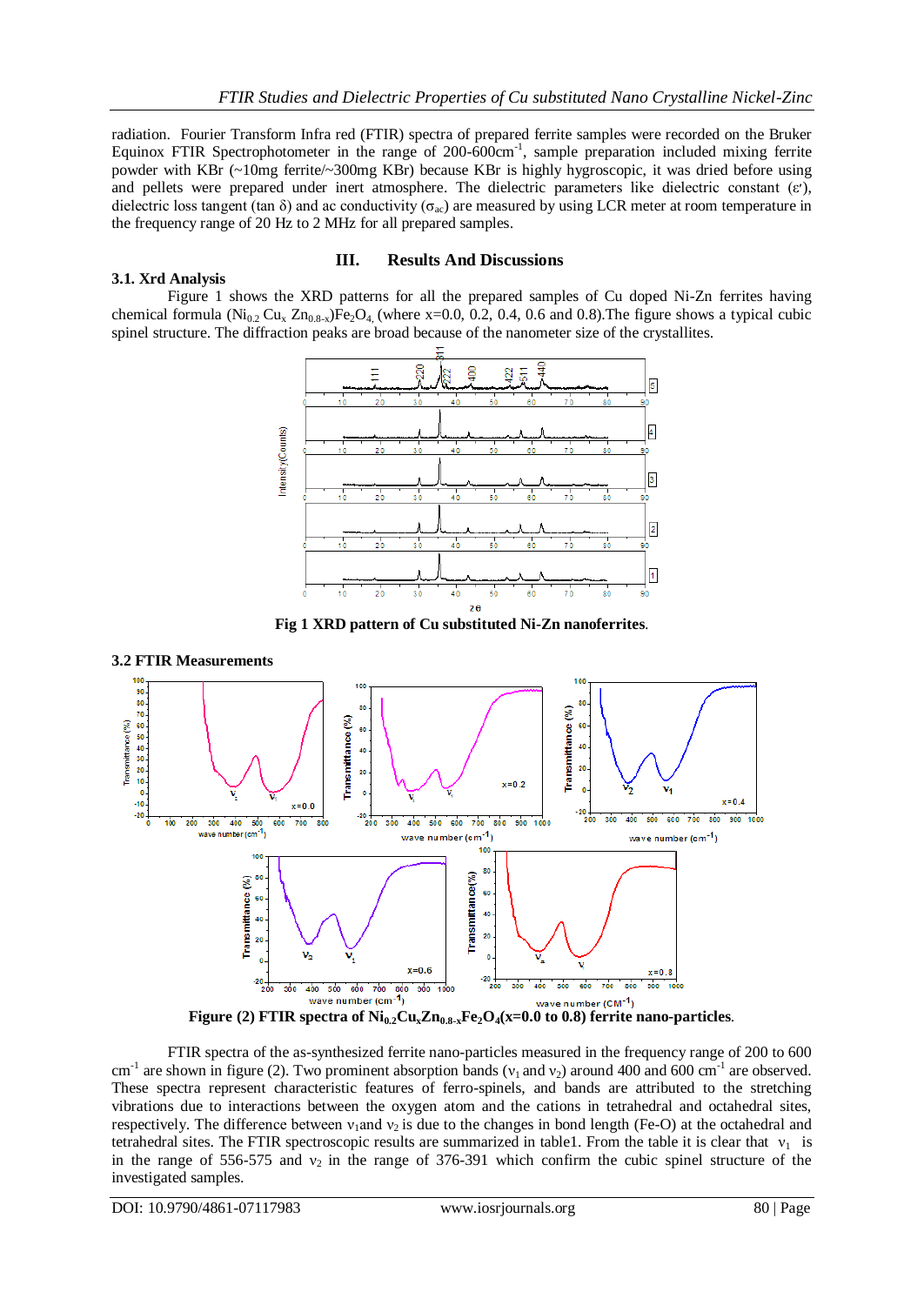| <b>COMPOSITION</b> | V <sub>1</sub> | $v_{2}$ |
|--------------------|----------------|---------|
| $X=0.0$            | 574            | 391     |
| $X=0.2$            | 561            | 378     |
| $X=0.4$            | 556            | 376     |
| $X=0.6$            | 567            | 381     |
| $X=0.8$            | 575            | 382     |

**Table1**: FTIR absorption bands in the investigated samples.

#### **3.3 Dielectric Properties**

#### **3.3.1 Variation of Dielectric constant with frequency**

The dielectric properties of ferrites strongly depend on several factors, including the method of preparation, chemical composition and grain size. The frequency dependence of the real and imaginary part of dielectric constant (ε' and ε") for all the samples was studied at room temperature in the range of 20Hz to 2MHz. **Figure 3 and 4** depicts the variation of the real and imaginary part of the dielectric constant (ε' and ε") as a function of frequency for mixed ferrites  $N_{10.2}Cu_xZn_{0.8-x}Fe_2O_4$  with different compositions (x= 0.0, 0.2, 0.4, 0.6, and 0.8). It is observed that all the samples have higher dielectric constant at lower frequency and there is a decreasing trend in value with increasing frequency which is a normal behavior of ferromagnetic materials.



**Figure (3) Variation of real part of dielectric constant with frequency**.



**Figure (4) Variation of imaginary part of dielectric constant with frequency**

The decrease in ε' is sharp initially from 20Hz to 1000Hz (lower frequency) and then ε' value decreases slowly with the increase in frequency and showed almost frequency independent behavior at high frequency regions[20] but X=0.0 composition was slowly decreasing due to non reacting of copper present in the composition.

**3.3.2. Dielectric Loss Tangent (tan δ) with frequency:** Figure (5) shows the variation of dielectric loss tangent (tan δ) with frequency (20Hz to 20MHz) at room temperature. The dielectric loss decreases with the increasing frequency which is a normal behavior of any ferrite material. The dielectric loss decreases is slow in the lowfrequency region, and it shows an almost frequency independent behavior in the high-frequency region.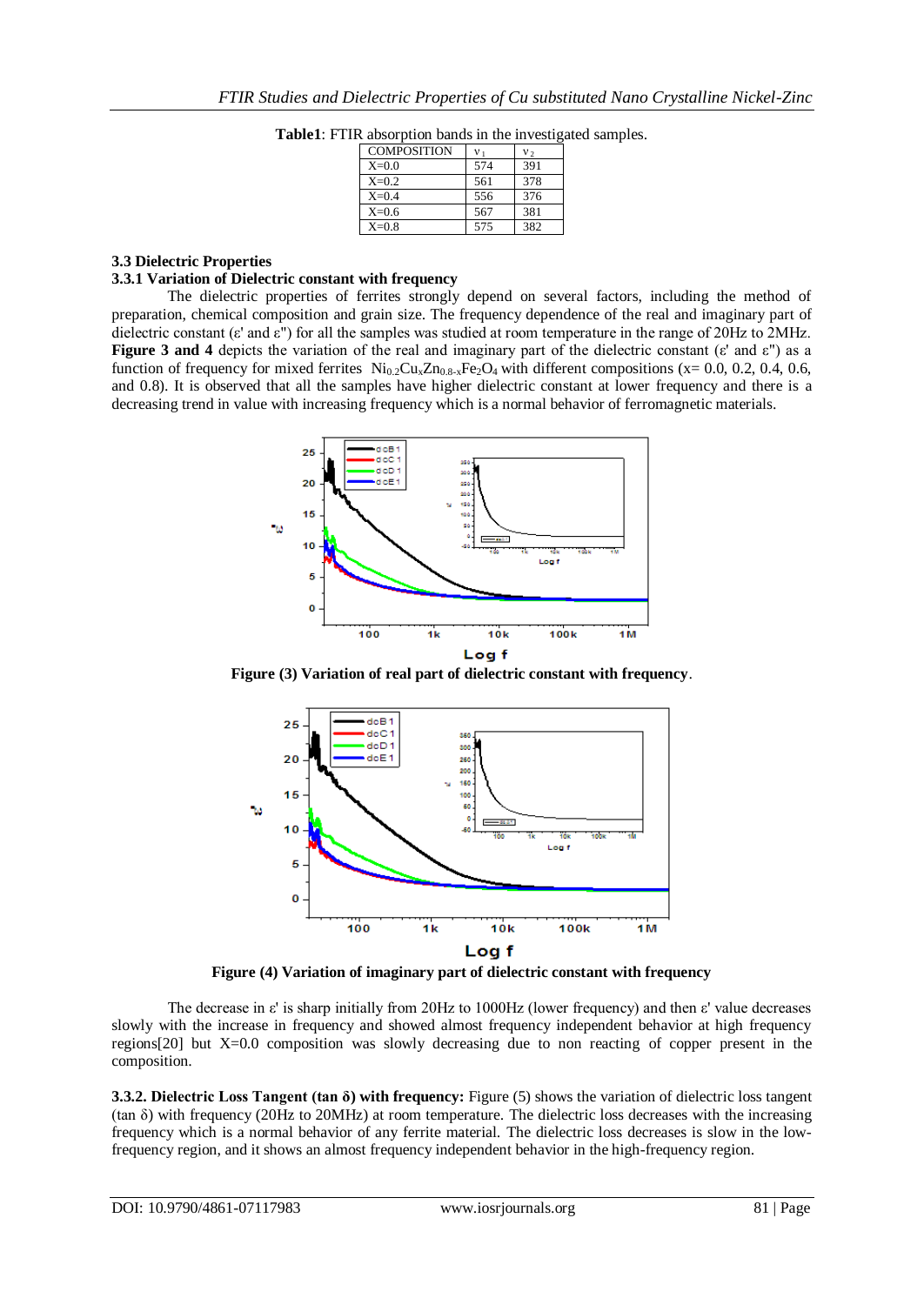

**Figure (5): Variation of dielectric loss tangent with frequency**

In the high-frequency region, which corresponds to low resistivity (due to grains), small energy is required for electron transfer between the two Fe ions at the octahedral site. Moreover, the dielectric loss factor also depends on a number of factors, such as Stoichiometry,  $Fe^{2+}$ content,and structural homogeneity, which in turn depend upon the composition and sintering temperature of the sample(21-22). It is possible that in the case of composition x=0.0 to 0.8 the hoping frequencies between appropriate magnitude to absorb a loss maximum at 21-25Hz respectively.

#### **3.3.3. AC Conductivity:**

Conductivity is the physical property of a material which characterizes the conducting power inside the material. The electrical conductivity in ferrites is mainly due to the hopping of electrons between the ions of the same element present in more than one valence state. **Figure.6** shows the variation of the AC conductivity ( $\sigma_{AC}$ ) of  $\text{Ni}_{0.2}\text{Cu}_{3}\text{Zn}_{0.8-x}\text{Fe}_{2}\text{O}_{4}$  ferrites of all compositions as a function of frequency in the range of 20Hz to 2MHz at room temperature.



**Figure (6): Variation of ac conductivity with frequency.**

At low frequency range the AC conductivity was nearly independent of the frequency and showed an increasing trend with increase in frequency for all the samples. This behavior is akin to Maxwell-Wagner type. The dielectric structure of ferrites is given by Koops phenominologics theory and Maxwell-Wagner theory [23- 24]. At lower frequencies the conductivity was found low due to the grain boundaries that are more active which acts as hindrance for mobility of charge carriers and hence the hopping of  $Fe^{2+}$  and  $Fe^{3+}$  ions is less at lower frequencies. As the frequency of applied field is increased, the conductive grains become more active thereby promoting the hopping between  $\overline{Fe}^{2+}$  and  $\overline{Fe}^{3+}$  ions and also responsible for creating charge carriers from different centers. These charge carriers take part in the conduction phenomenon thereby increasing the AC conductivity. The linear increase in conductivity was observed with frequency that confirms the polaron type of conduction. The frequency dependent conduction is attributed to small polarons [25]. At higher frequency where conductivity increases greatly with frequency, the transport is dominated by contributions from hopping infinite clusters. Finally, low values of conductivity around room temperature indicate that the studied compositions may be good candidates for the microwave applications that require negligible eddy currents [26].